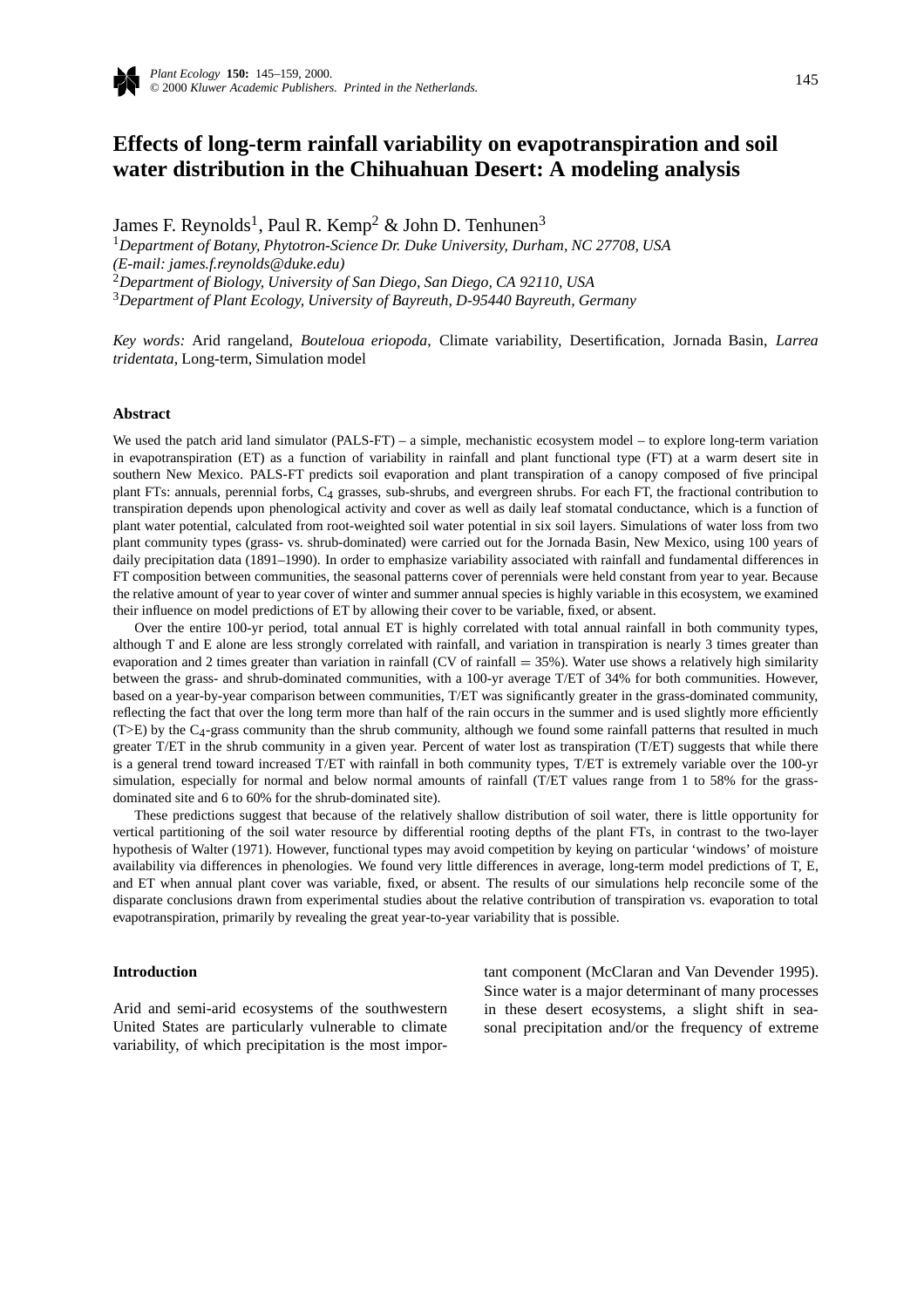rain events could potentially lead to major ecological and biogeochemical impacts (Reynolds et al. 1999a; Schlesinger et al. 1990). Thus, in order for us to predict how these systems may respond to future climate change and other disturbances, we must have a quantitative understanding of how atmospheric, plant, and soil factors interact to control water fluxes. We must also understand how variation in vegetation cover and soil types may bring about changes in soil water distribution.

However, our current knowledge of atmospheric, plant, and soil interactions in aridlands is limited. For example, investigations of evapotranspiration have produced equivocal results, leading to very different conclusions regarding the importance of transpiration vs. evaporation in water loss. The percentage of total evapotranspiration attributable to transpiration is estimated to vary from as little as 7%, to as much as 80% in various arid and semi-arid ecosystems in North America (see Table 1). While some of these experimental differences are likely due to differences in methodologies, there are undoubtedly a number of significant underlying factors that could be important in controlling the timing and amounts of water lost as transpiration vs. evaporation. Because of the complexity of the many cause-effect relationships that exist within and between soils (e.g., infiltration, storage, surface evaporation, transpiration), plants (physiological mechanisms, phenology, plant-plant competition, etc.), and the atmosphere (radiation balance, variability in rainfall, etc.), it is extremely difficult for experimental studies to quantify the magnitude and importance of many of these interactions, particularly for longer time periods. Furthermore, these field studies were carried out in different locations and over relatively short time periods. As a result, these data provide an incomplete representation of the variability of evapotranspiration, especially as a function of annual variability in rainfall.

In this paper, we conduct a modeling analysis that focuses on several key components of the integrated system in order to examine – within the framework of a strict set of assumptions – how certain soil and plant factors may potentially interact to affect the loss of soil water (evapotranspiration) and the potential impact of long-term variation in rainfall upon evapotranspiration in an arid ecosystem. We use a physiologically-based ecosystem model to explore several specific aspects of soil water distribution and usage by various plant functional groups characteristic of plant communities of the northern Chihuahuan Desert, New Mexico. We

address the following questions: (1) How do the relative amounts of transpiration and evaporation vary from year to year as a function of long term variation (100 years) in rainfall?; (2) Given the major vegetation changes that have occurred during the past century in many ecosystems of the southwestern U.S., how does the relative amount of grass vs. shrub cover affect the ratios of transpiration and evaporation?; (3) How does the relative amount of year to year cover of the most variable functional type in the northern Chihuahuan Desert – winter and summer annual species – affect model predictions of evapotranspiration?; and (4) What are the relative contributions of soil water from different soil layers to the transpirational water components from grass and shrub communities?

# **Methods**

## *Site description*

Our modeling research is based on data gathered at the Jornada Basin Long Term Ecological Research (LTER) site, which is located in a semi-arid rangeland of south-central New Mexico about 40 km NNE of Las Cruces, Doña Ana County. The Jornada Basin is part of the Mexican Highlands Section of the Basin and Range Physiographic Province and is at the extreme northern end of the Chihuahuan Desert.

Conley et al. (1992) characterized the climate of the Jornada as having three distinct seasons: hot, dry springs (April–June); hot, moist summers (July–October); and cold, moderately dry winters (November–March). Total annual precipitation is ca. 230 mm. Of this, nearly 65% falls during the summer period as localized showers associated with thunderstorms; about 25% falls in winter as rain and snow associated with frontal storms over the region; and about 10% occurs in the spring. Following Reynolds et al. (1999b), we simplify this by considering just two seasonal components: *summer* (June 1–September 30) and *winter/spring* (October 1–May 31).

The Jornada Basin was formerly dominated by warm-season perennial grasses (e.g. *Bouteloua eriopoda*), but much of the area is now dominated by shrubs (e.g., *Larrea tridentata* and *Prosopis glandulosa*) (Figure 1). This transition was initiated in the late 1800s and early 1900s as a result overgrazing, climate change, or other factors (Buffington and Herbel 1965). The Jornada Basin now contains remnant grassland communities, but most areas are dominated by shrubs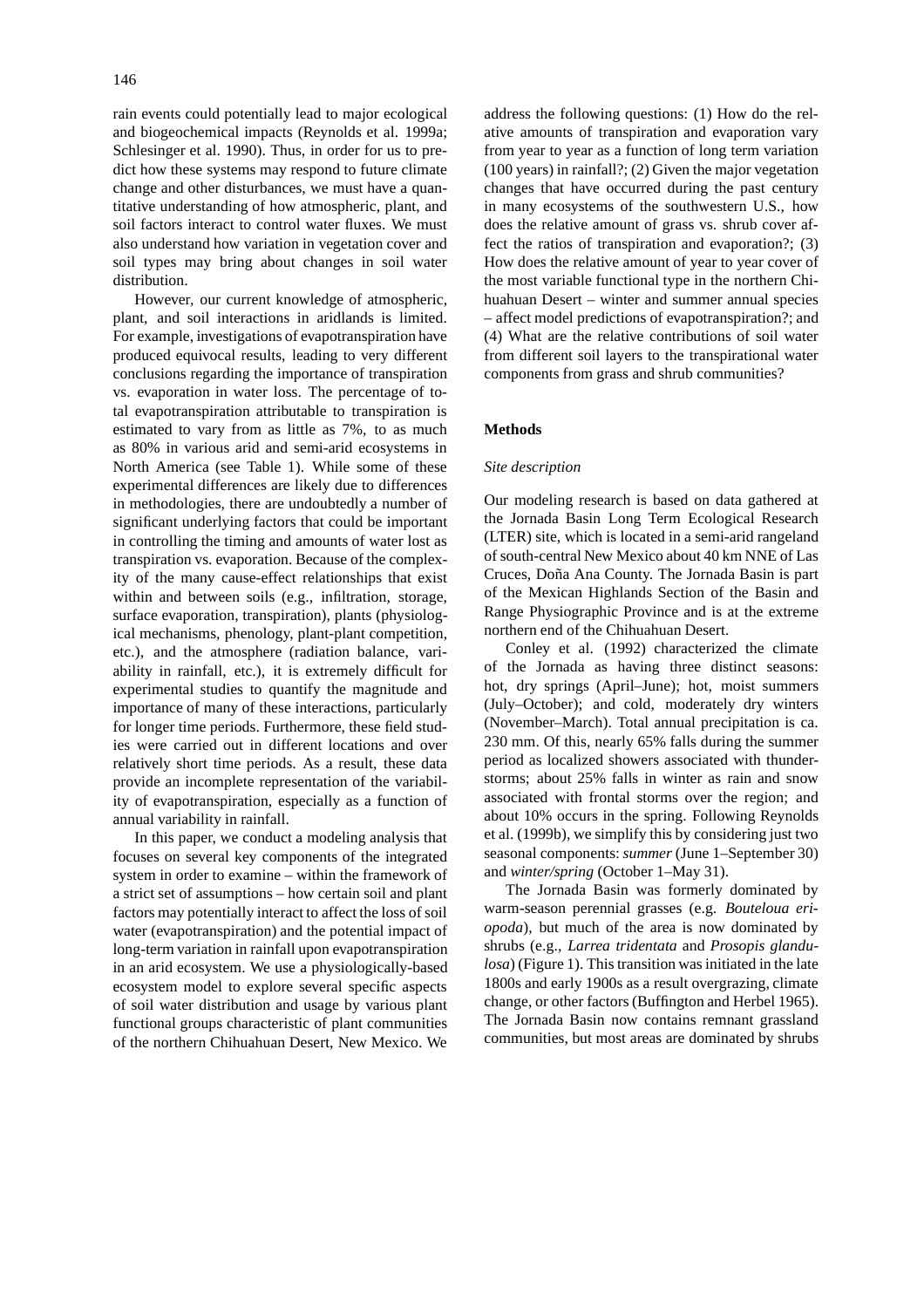*Table 1.* Experimental estimation of water loss in various arid and semi-arid ecosystems in North America. Key: T=transpiration; ET=evapotranspiration.

| Desert – Location                   | Community<br>type       | % Plant<br>cover         | %<br>T/ET | Experimental method                                                                                                                                        | Reference                 |
|-------------------------------------|-------------------------|--------------------------|-----------|------------------------------------------------------------------------------------------------------------------------------------------------------------|---------------------------|
| Sonoran – Arizona, USA              | Larrea                  | 22                       | 7         | Large lysimeter (compared bare soil vs. Sammis & Gay $(1979)$ )<br>vegetated)                                                                              |                           |
| Sonoran – Arizona, USA              | Mixed                   | $10 - 30$                | $5 - 25$  | Soil water budget or lysimeter (bare soil Evans et al. (1981)<br>vs. vegetated)                                                                            |                           |
| Mojave – Nevada, USA                | Mixed shrub             | $\overline{\phantom{a}}$ | 35        | Integrated leaf transpiration (plant and<br>whole canopy) $\&$ measured evaporation<br>from bare soil)                                                     | Smith et al. (1995)       |
| Death Valley – California, USA      | Mixed shrub             |                          | 53        | Separate measurements of plant transpi-<br>ration and soil evaporation (bare areas)                                                                        | Stark (1970)              |
| Great Basin – Utah, USA             | Ceratoides-<br>Atriplex |                          | 54        | Integrated leaf transpiration (plant and<br>whole canopy) $\&$ soil water budget<br>(with assumptions about evaporation<br>from bare soil)                 | Caldwell et al. (1977)    |
| Chihuahuan – New Mexico, USA Larrea |                         | 30                       | 72        | Thermocouple hygrometers in vegetated<br>vs. bare soil plots.                                                                                              | Schlesinger et al. (1987) |
| Sonoran - Arizona, USA              | Larrea                  |                          | 80        | Distribution of isotopes in soil to esti- Liu et al. (1995)<br>mate long-term soil water budget $(^{36}Cl)$<br>and seasonal evaporation $(^{2}H,{}^{18}O)$ |                           |



*Figure 1.* Changes in the percent of land area dominated by shrubs and grass on the Jornada Experimental Range from 1858 through 1962. Areas with greater than 55% mesquite (*Prosopis*) increased from 2500 to 27,000 ha, creosotebush (*Larrea*) from 0 to 5000 ha, and tarbush (*Flourensia*) from 0 to 1800 ha. At the same time 'brush free' grassland dropped from 34,000 to 0 ha. Adapted from Buffington & Herbel (1965).

or co-dominated by shrubs, sub-shrubs, forbs, succulents, and grasses. Further details of the Jornada LTER site and data collection are provided in Wierenga et al. (1987), Cornelius et al. (1991) and Kemp et al. (1997); the geomorphology and soils of the study site have been described by Gile et al. (1981).

Vegetation, weather, and soils data used for the model development and validation reported in this paper were collected from a 2700-m transect established in 1982 as part of the Jornada LTER (Figure 2). The vegetation along this transect encompasses a variety of plant assemblages and soil types (Cornelius et al. 1991; Wierenga et al. 1987), which may represent various stages in the grass-shrub transition or, at least, are composed of different combinations of plant functional types (FT) representative of this transition. For our simulation study of soil water distribution and predicted evapotranspiration, we selected two plant communities from along the transect as surrogates of two distinct stages in the grass – shrub transition shown in Figure 1: Station 35, which is dominated by grasses and annual species (representative of ca. 1930) and Station 65, which is dominated by the evergreen shrub *L. tridentata* and various species of sub-shrubs (representative of since ca. 1970).

#### *Model description*

The Patch Arid Land Simulator (PALS) is a physiologically-based ecosystem model that contains principal components of ecosystem carbon, water, and nitrogen cycling (Chen and Reynolds 1997; Reynolds et al. 1997, 1999a). PALS-FT consists of three modules: soil water, energy-budget/atmospheric environ-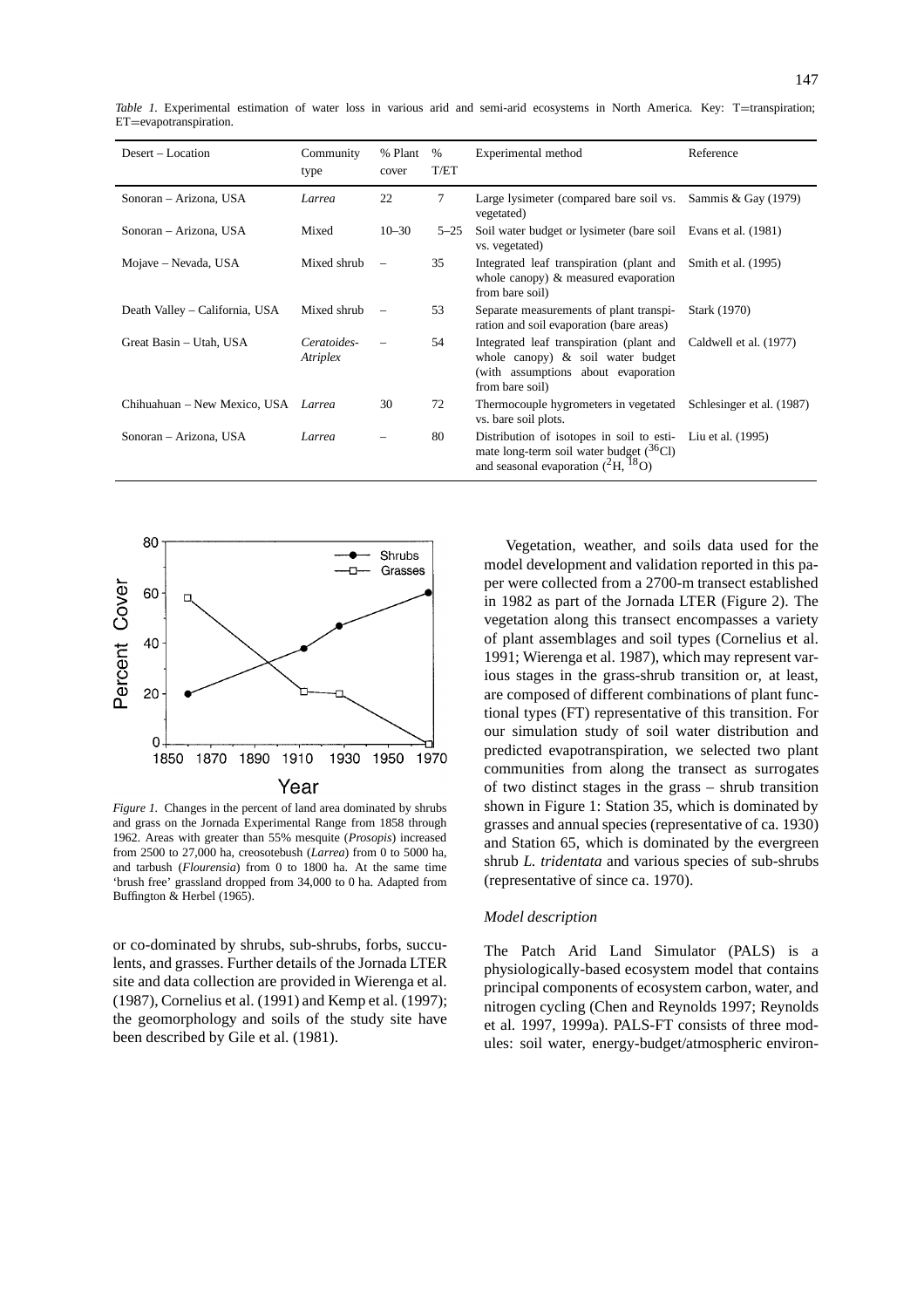

*Figure 2.* Elevation and distribution of sand and clay along transect at Jornada Basin LTER site in New Mexico. Small squares show location of two stations used to develop and test PALS-FT. Vegetation varies along the transect with generally high cover of grass (*Panicum obtusum*), annuals, and forbs in the playa (stations 1–7), honey mesquite (*Prosopis glandulosa*) and grass (*Muhlenbergia porteri* and *Hilaria mutica*) in the playa fringe (stations 8–10), a broad zone of relatively open mixed vegetation dominated by grasses (e.g., *Aristida longiseta* and *Erioneuron pulchellum*) and annuals and with sub-shrubs (*Xanthocephalum sarothrae*) and forbs (stations 11–57), a zone dominated by creosotebush (*Larrea tridentata*; stations 58–72) in the middle bajada, and a grassland (e.g., *Bouteloua eriopoda*, *Muhlenbergia porteri*, and *Erioneuron pulchellum*) on piedmont slopes at the base of Mt. Summerford (stations 73–90).

ment, and the physiology and phenology of the principal plant functional types (life forms) found in the Jornada Basin. The modules interact with one another in a one-dimensional fashion, although the model represents patches of vegetation of approximately 1–  $10 \text{ m}^2$  (a size that includes all of the functional types listed above; see Reynolds et al. 1997). The results presented here are from our phenology-based version (PALS-FT), which includes the following key plant functional types (FT) of the northern Chihuahuan Desert (following Kemp et al. 1997):

FT: *annuals* (winter or summer active species); FT: *perennial forbs* (species active from spring through autumn);

FT: *grasses* (all are C<sub>4</sub>, summer-active species); FT: *sub-shrubs* (primarily winter deciduous; *Xanthocephalum* and *Zinnia* spp.);

FT: evergreen shrub (primarily *Larrea tridentata*).

Soil water in PALS-FT is modeled using a modified version of the SWB model (Baier and Robertson 1966). We recently performed an extensive parameterization and validation study using data from the Jornada LTER transect to compare three soil water models (Kemp et al. 1997). As a result of this study, we opted to use SWB in PALS-FT since we found its performance was as good, or better, than more detailed models at depths above 90 cm (which includes virtually all of the water transpired or evaporated at our site; Reynolds et al. 1999b). Complete details of SWB are provided in Kemp et al. (1997); a brief overview is given below.

Soil water is represented in 6 layers (the thickness of the upper two layers are 10 cm; all others are 20 cm). Infiltration adds water to soil layers in a cascading fashion according to water holding capacities of the layers, with no redistribution of water among the layers. Water holding capacity of each layer is based on soil moisture retention between water potential values of −0.025 and −10 MPa; soil water potential is determined using the equation of Campbell et al. (1993) with parameters determined from soil texture (see Table 4 in Kemp et al. 1997). Water is removed from the top two layers by evaporation and from all layers by transpiration. Removal of soil water via evaporation follows the Linacre (1973) approach, which is a function of the evaporative energy input to the soil surface (Equations 22–23 in Kemp et al. 1997). Energy to the surface is partitioned between soil (evaporation) and vegetation (transpiration) by assuming that the total leaf area of the vegetation uniformly intercepts solar radiation according to Beer's law (Equation 14 in Kemp et al. 1997, Nichols 1992, Ritchie 1972). Removal of water from the soil via transpiration is related to the transpirational capacity of the plant canopy, which is determined by a simple energy budget model and a canopy stomatal resistance function that is a composite of the resistances of the individual FTs (Equations 12–13, 15, 17 in Kemp et al. 1997). The water transpired from the soil is partitioned among the soil layers according the fraction of total roots of all FTs in each layer (Equation 4, Kemp et al. 1997).

Calculation of both transpiration of the plant canopy and water uptake from soil layers depends upon the contributions to the processes from each of the plant FTs. The composite canopy stomatal resistance (1/canopy conductance) is calculated as the reciprocal of the sum of the stomatal conductances times the leaf area index of each FT (Equation 16,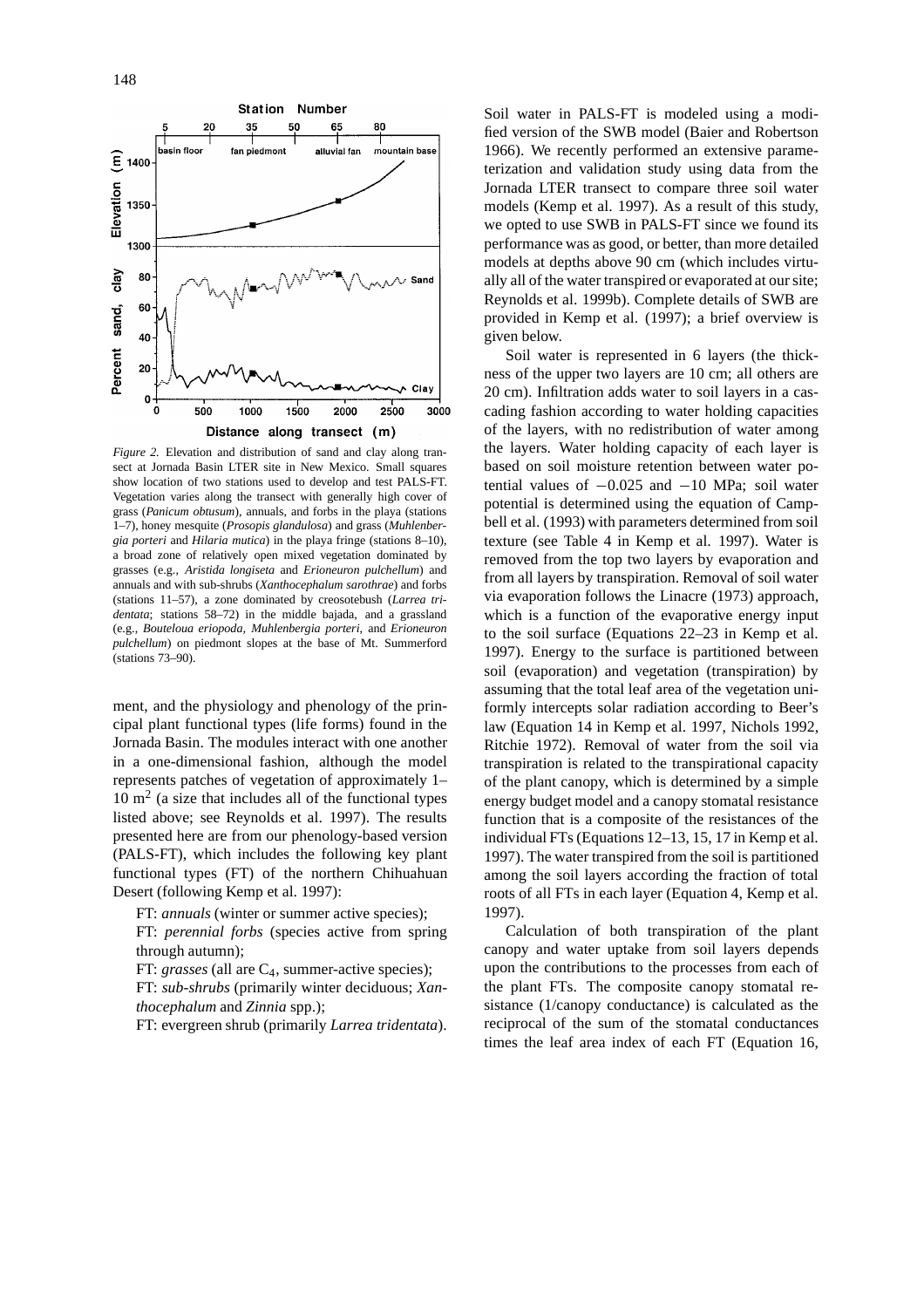*Table 2.* Prescribed fractional root distributions (*RFij*, Equation 3) based on optimizing SWB to soil water data for the year 1986. *RFij* was determined using least squares fitting of predicted soil water contents to observed soil water contents at five stations along the LTER transect. Further details given in Kemp et al. (1997).

| Soil depth    | Plant functional type |      |       |          |        |  |
|---------------|-----------------------|------|-------|----------|--------|--|
|               | Annual                | Forb | Grass | Subshrub | Larrea |  |
| $0-10$ cm     | 0.2                   | 0.1  | 0.1   | 0.05     | 0.05   |  |
| $10-20$ cm    | 0.3                   | 0.2  | 0.15  | 0.20     | 0.1    |  |
| $20-40$ cm    | 0.5                   | 0.3  | 0.35  | 0.25     | 0.45   |  |
| $40-60$ cm    | 0                     | 0.2  | 0.2   | 0.25     | 0.3    |  |
| $60 - 80$ cm  | 0                     | 0.2  | 0.2   | 0.25     | 0.1    |  |
| $80 - 100$ cm | 0                     | 0    | 0     | 0        | 0      |  |

Kemp et al. 1997). Stomatal conductances  $(g_i;$  moles  $m^{-2}$  s<sup>-1</sup>) of individual plant FTs (j) are calculated as a function of plant water potentials ( $\Psi_{\text{plant},j}$ ; MPa) and atmospheric vapor pressure deficit (VPD; kPa), where  $g_j$  is an exponential function of  $\Psi_{\text{plant},j}$ , with a linear reduction due to VPD:

$$
g_j = a_j e^{[b_j \cdot \Psi_{\text{plant},j}]} \{1 - 0.1 \text{VPD}\}. \tag{1}
$$

For the shrub *L. tridentata*, we use the following modified form of Equation (1):

$$
g_{\text{Larrea}} = 0.52 + 0.081 \Psi_{\text{plant,Larrea}} - 0.064 \text{VPD}.
$$
 (2)

Values used for parameters *a* and *b* are given in Table 1 of Kemp et al. (1997). We assume that  $\Psi_{\text{plant}}$  is at equilibrium with the average of the soil water potential  $(\Psi_{\text{soil}})$  of all soil layers weighted by the fraction of roots in each layer, *i*:

$$
\Psi_{\text{plant},j} = \sum_{i} \left[ RF_{i,j} \cdot \Psi_{\text{soil},i} \right],\tag{3}
$$

where  $RF_{ij}$  is the fraction of roots in soil layer *i* of functional group *j.*  $RF_{ij}$  was determined using least squares fitting of predicted soil water contents to observed soil water contents at five stations along the LTER transect (Table 2).

#### *Model validation and simulations*

First, we conducted an analysis/assessment of the behavior of PALS-FT at stations 35 and 65 based on plant cover and soil water data collected during 1986 (a year in which complementary soil and plant cover data are available). The vegetative cover of each species was measured along a 30-m line transect (perpendicular to the main transect) at each station during



*Figure 3.* (Top panels) Fraction of the ground covered by each functional type at stations 35 and 65 during 1986. These values are approximations based on actual measurements at 2 times during the year (ca. day 120 and 270), and on general patterns at this site recorded at biweekly intervals for the previous three years. (Bottom panel) Cover of annual functional type used to mimic values characteristic of low-to-moderate cover of winter and summer annuals during the course of a year. Used in simulation scenario (2).

spring 1986 (mid-April) and autumn (mid-October), which provides estimates of peak above-ground standing crop for the winter/spring and summer periods, respectively; a more intensive estimate of cover and plant phenology obtained biweekly on 1-m<sup>2</sup> plots at each station during a three-years period (1982–1984) prior to 1986 was used as an aid to estimate changes in cover during the growing periods leading up to the development of maximum cover (Figure 3). We estimated leaf area (required for calculations of transpiration) from plant cover data based on literature values for dominant species in each plant FT (Table 1 in Kemp et al. 1997). Volumetric soil water content at stations 35 and 65 were measured biweekly in 1986 at 30, 60, 90, 120 and 150 cm depths using a neutron scattering probe (calibrated at the middle of the transect) and soil water potential was measured biweekly at 5, 15 and 30 cm depths using thermocouple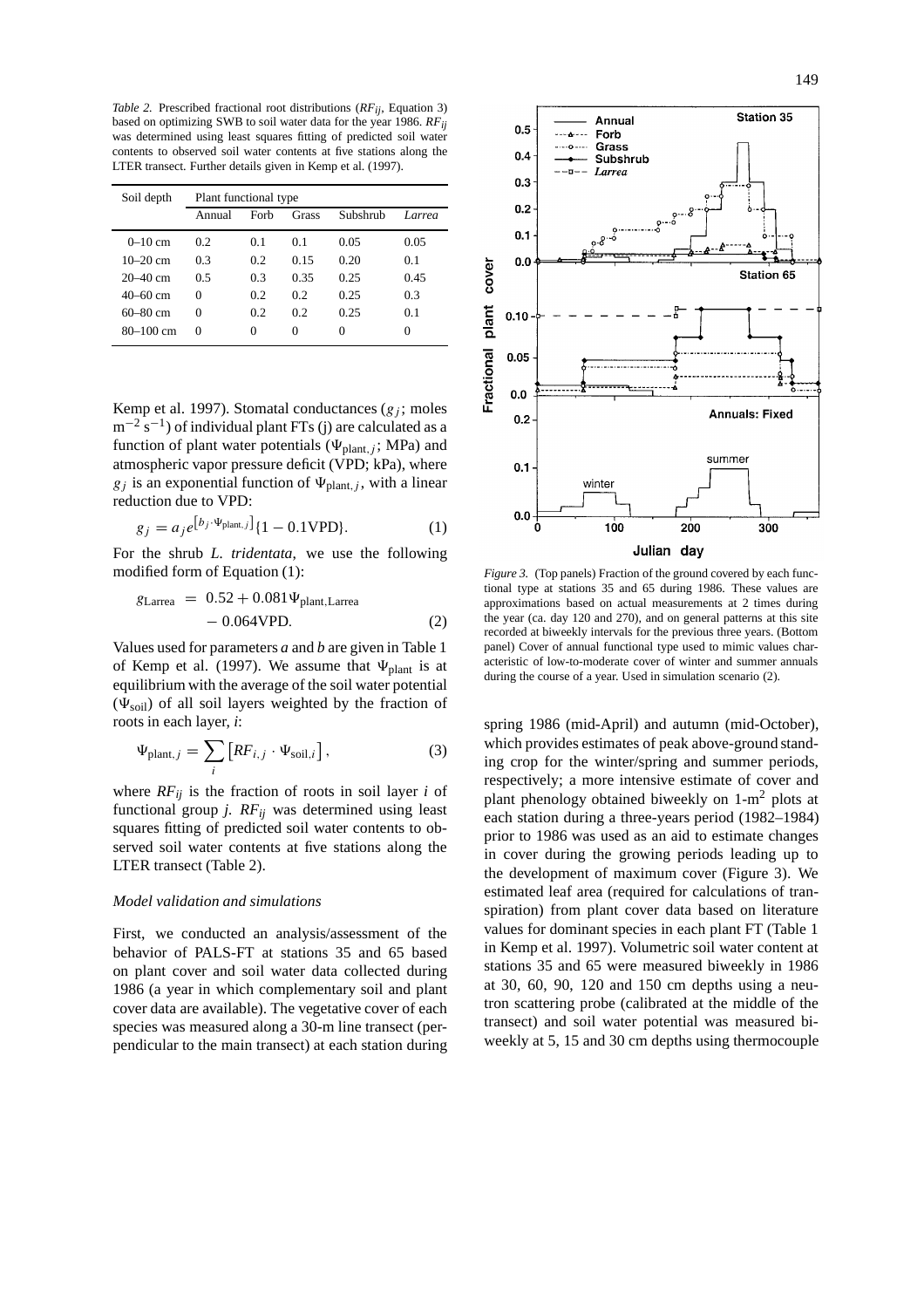psychrometers. Further details of the soil water data collection and protocols used are given in Wierenga et al. (1987). Rainfall in 1986 was 321 mm, which was 35% above the long-term mean for the Jornada Basin (normal  $= 233$  mm). The seasonal distribution was approximately that of an average year with about 60% falling in summer (June through September).

Second, to examine the effect of rainfall variability on evapotranspiration, we conducted 100-yr simulations where daily rainfall values from 1891–1990 were input from long-term weather data obtained from a nearby weather station in Las Cruces, NM (ca. 30 km SW of the site). Since our objective was to isolate the effects of variability in annual rainfall upon variability on soil water and evapotranspiration, we sought to minimize other sources of variability. Thus, we modeled daily temperatures, humidity, and solar radiation with the same annual progression from year to year. We did this by simply repeating these weather data for 1986, a year with essentially 'average' weather. This obviously results in errors on rainy days; however, the mean number of rainy days at this site is only 22 (the mean number of cloudy days is only 40), and we deemed these errors to have only a small impact. Furthermore, the fixed annual progression of weather is reproducible and emphasizes variation in rainfall alone.

The seasonal dynamics of vegetative cover of the perennial functional types at each station was also fixed at 1986 values (as in Figure 3). However, because the cover of annual plants is highly variable from year to year in the northern Chihuahuan Desert (Guo and Brown 1997, Kemp 1983), we explored the impact of cover of annual species on our model predictions of evapotranspiration by carrying out three scenarios (Table 3): scenario (1) *variable* seasonal cover of annuals from year to year as predicted by the phenology and growth functions in PALS-FT (described in Reynolds and Kemp [upublished manuscript], including extensive validation using LTER field data); (2) *fixed* seasonal cover of annuals in each year (Figure 3); and scenario (3) *no* annual species present.

# **Results**

### *Model behavior: 1986 data*

Simulated soil moisture in 1986 for station 35 (grassdominated) closely approximated the pattern of observations at 30 cm (with a slight over-estimation), whereas simulated soil moisture at 60 cm was substantially overestimated in spring (Figure 4). The error at 60 cm was probably due to soil moisture redistribution, which was not accounted for in our water budget model. Other soil water models fitted to these data – which incorporate soil water redistribution – predict some redistribution from this layer, with redistribution toward the surface resulting in either greater evaporation or greater transpiration, depending upon the model (Kemp et al. 1997). Normally, soil moisture redistribution in these desert soils appears to be relatively unimportant (Kemp et al. 1997; Wierenga et al. 1987), but 1986 followed two years of much above-normal rainfall, which likely resulted in relatively high soil moisture deeper in the profile, favoring water redistribution both upward into the root zone and downward out of the root zone. However, the impact of this winter-spring redistribution upon predicted annual evapotranspiration appears minor, since even in this unusual situation, the vast majority of evaporation and transpiration occurs during the summer, when predicted patterns of soil water content more closely matched observed values.

Simulated soil moisture for station 65 (shrubdominated) deviated from observations primarily in summer and primarily at the 30-cm depth (Figure 4). We suspect that these discrepancies occur because this version of PALS-FT does not account for runoff (all precipitation enters the soil). Given the coarse-texture of this soil and its water holding capacity, PALS-FT predicted soil water recharge to 30 cm (or below) for several rainfall events in 1986 (27 mm on day 176 and 19 mm on day 190) (Figure 4). In fact, our field data shows that neither of these precipitation events resulted in recharge at 30 cm at this station. Hence, we conclude that runoff may explain these discrepancies. Runoff along this transect during some large summer rainfall events can be substantial (Schlesinger et al. 1999), but is also highly variable, depending upon rainfall intensity (primarily), antecedent soil moisture, the nature of the surface soil, and plant community type and cover. In this version of PALS-FT, we do not account for runoff along the transect since we do not have data for rainfall intensity, and attempts to incorporate runoff as a function of total daily rainfall resulted in greater error than not accounting for it all. Thus, for sites where runoff may be greater than average (such as the *L. tridentata* site at station 65), the model will overestimate the amount of transpiration. Similarly, transpiration will be underestimated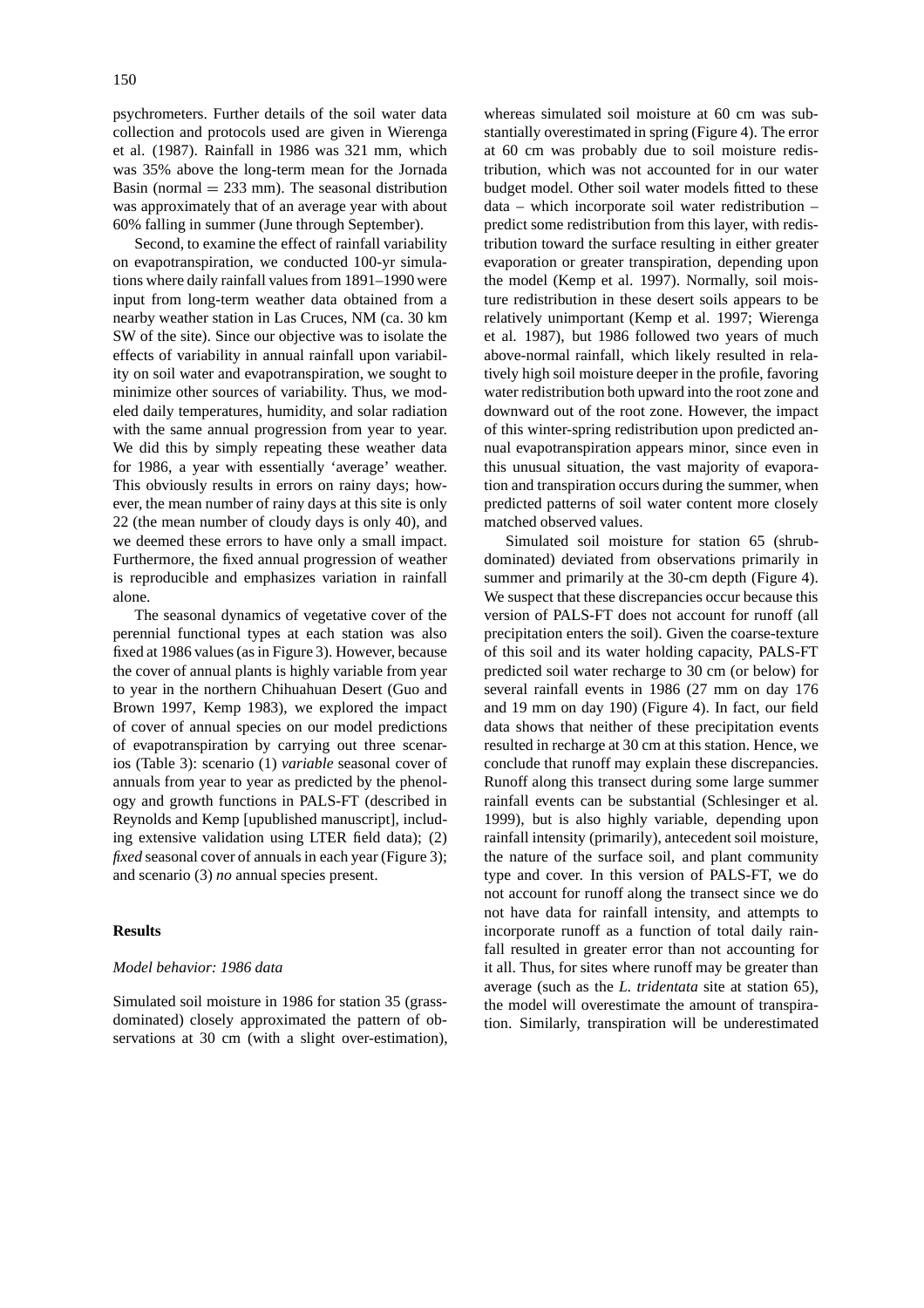*Table 3.* Cover of functional types (FTs) used in model simulations.

|                                 | 1 year                | 100 years (1891–1990)  |                          |                       |  |  |
|---------------------------------|-----------------------|------------------------|--------------------------|-----------------------|--|--|
|                                 | 1986 validation       | Scenario (1)           | Scenario (2)             | Scenario (3)          |  |  |
| Station 35 (grass-dominated)    |                       |                        |                          |                       |  |  |
| Cover (all FTs, except annuals) | Figure 3 (station 35) | Figure 3 (station 35)  | Figure 3 (station 35)    | Figure 3 (station 35) |  |  |
| Cover, annual FT                | Figure 3 (station 35) | Variable, predicted by | Figure 3 (annuals fixed) | None                  |  |  |
|                                 |                       | PALS-FT                |                          |                       |  |  |
| Station 65 (shrub-dominated)    |                       |                        |                          |                       |  |  |
| Cover (all FTs, except annuals) | Figure 3 (station 65) | Figure 3 (station 65)  | Figure 3 (station 65)    | Figure 3 (station 65) |  |  |
| Cover, annual FT                | Figure 3 (station 65) | Variable, predicted by | Figure 3 (annuals fixed) | None                  |  |  |
|                                 |                       | PALS-FT                |                          |                       |  |  |



*Figure 4.* PALS-FT predictions vs. measurements of soil water at 30 cm and 60 cm depths during 1986 at stations 35 and 65 of LTER transect. Based on scenario (2). See Kemp et al. (1997) for a more detailed description of an intensive validation study that we conducted for five stations along the LTER transect over a 2-y period.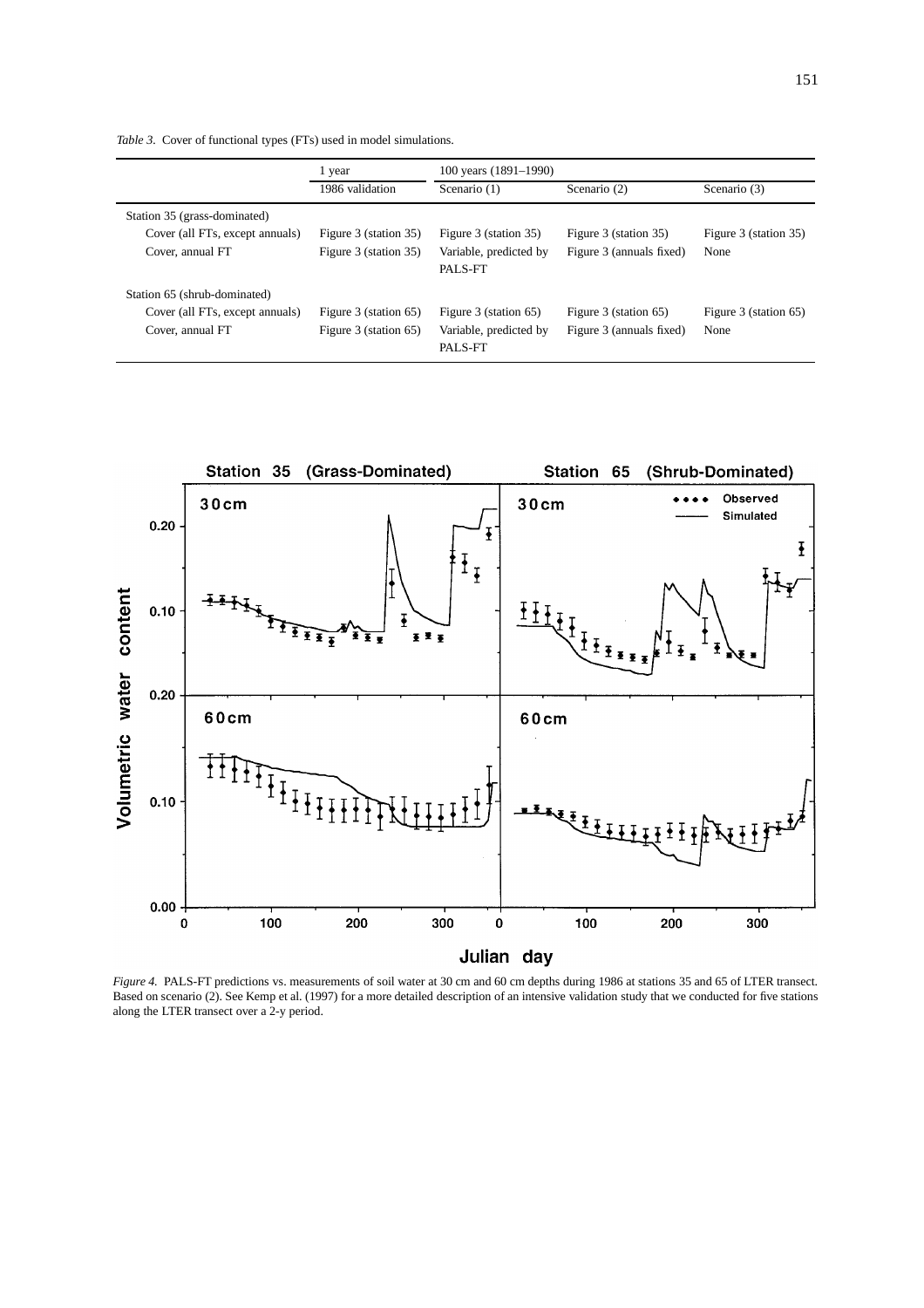|                                      | Scenario (1)<br>(Annual plant cover variable) |        | Scenario (2)<br>(Annual plant cover fixed) |        | Scenario (3)<br>(No annual plants) |        |
|--------------------------------------|-----------------------------------------------|--------|--------------------------------------------|--------|------------------------------------|--------|
|                                      | Mean                                          | $%$ CV | Mean                                       | $%$ CV | Mean                               | $%$ CV |
| Precipitation (1891-1990)            | 22.8 cm                                       | 35     | $22.8 \text{ cm}$                          | 35     | $22.8 \text{ cm}$                  | 35     |
| Station 35 (grass-dominated)         |                                               |        |                                            |        |                                    |        |
| Transpiration (T)                    | 8.2 cm                                        | 62     | $8.2 \text{ cm}$                           | 60     | $8.0 \text{ cm}$                   | 58     |
| Evaporation (E)                      | $14.2 \text{ cm}$                             | 24     | $14 \text{ cm}$                            | 24     | 14.4 cm                            | 24     |
| $T/ET^a$                             | 34%                                           | 41     | 32%                                        | 40     | 31%                                | 40     |
| % of total transpiration from 0–40cm | 86%                                           |        | 84%                                        |        | 82%                                |        |
| Station 65 (shrub-dominated)         |                                               |        |                                            |        |                                    |        |
| Transpiration (T)                    | 8.4 cm                                        | 63     | 8.3 cm                                     | 62     | $8.2 \text{ cm}$                   | 60     |
| Evaporation (E)                      | 14.0 cm                                       | 26     | 14.1 cm                                    | 26     | 14.4 cm                            | 26     |
| $T/ET^a$                             | 34%                                           | 37     | 34%                                        | 36     | 33%                                | 34     |
| % of total transpiration from 0-40cm | 78%                                           |        | 78%                                        |        | 76%                                |        |

*Table 4.* Predicted 100-year (1891–1990) means and coefficients of variation for precipitation, transpiration, and evaporation. Scenarios described in Table 3.

aDaily values of E and T predicted by PALS-FT summed for each year to produce annual values; from this, annual T/ET calculated.

for sites that accumulate water via run-on (see example in Schlesinger and Jones 1984).

These results are based on scenario (2): a *fixed* seasonal cover of annuals each year. Patterns of soil water dynamics for scenarios (1) and (3) were generally the same and, hence, not presented (see Discussion)

# *1891–1990 simulation*

Predicted 100-year (1891–1990) means and coefficients of variation for transpiration (T), evaporation (E), and evapotranspiration (ET) based on the three scenarios are summarized in Table 4. In Figures 5b and 5c, the predicted patterns of cover for summer and winter annual species (scenario (1)) over this 100 year period are shown, along with actual rainfall. These patterns of cover for summer and winter annuals – which show great year to year variability – are consistent with long term (18 years) observations reported by Guo and Brown (1997) in the Chihuahuan Desert. When compared to scenario (1), we found few differences in model predictions and essentially no differences in the 100-year means of T, E, and ET when annual plant cover was fixed (scenario (2)) or absent (scenario (3)) (Table 4). Hence, below we describe results from scenario (1) only.

Total annual ET was highly correlated with total annual rainfall in both community types (Figure 6). However, T and E alone are less strongly correlated with rainfall, and variation in transpiration is nearly 3 times greater than evaporation (coefficient of variation  $[CV] = 62\% - 63\%$  vs. 24%–26%) and 2 times greater than variation in rainfall (CV of rainfall  $=$  35%) (Table 4). A calculation of the percent of water lost as transpiration (T/ET) shows that while there is a general trend toward increased T/ET with rainfall in both community types, T/ET is extremely variable over the 100-yr simulation, especially for normal and below normal amounts of rainfall (Figure 6). T/ET values range from 1 to 58% for the grass-dominated site (station 35) and 6 to 60% for the shrub-dominated site. A comparison of the water loss over the entire 100-yr period indicates a relatively high similarity between the grass- and shrub-dominated communities (Figure 5a). T/ET averaged ca. 34% for both communities  $(CV = 34$  to 41%). However, based on a year-byyear comparison between communities (paired *t*-test), T/ET was significantly greater (*p <* 0*.*001) in the grass-dominated community.

# *Sources of evapotranspiration: soil layers and FT*

Water extraction via evaporation occurs primarily from the top 10 cm of soil (top soil layer) (Table 4). Although there is provision in PALS-FT for evaporation from the second 10-cm layer if the top one dries below −10 MPa, this happens only rarely, and the amount of water removed is small. Transpiration can occur from all layers in the profile, depending to some extent upon plant FTs and their root distributions. Annual plants are constrained to remove water only from the top 40 cm of the soil, whereas the other functional types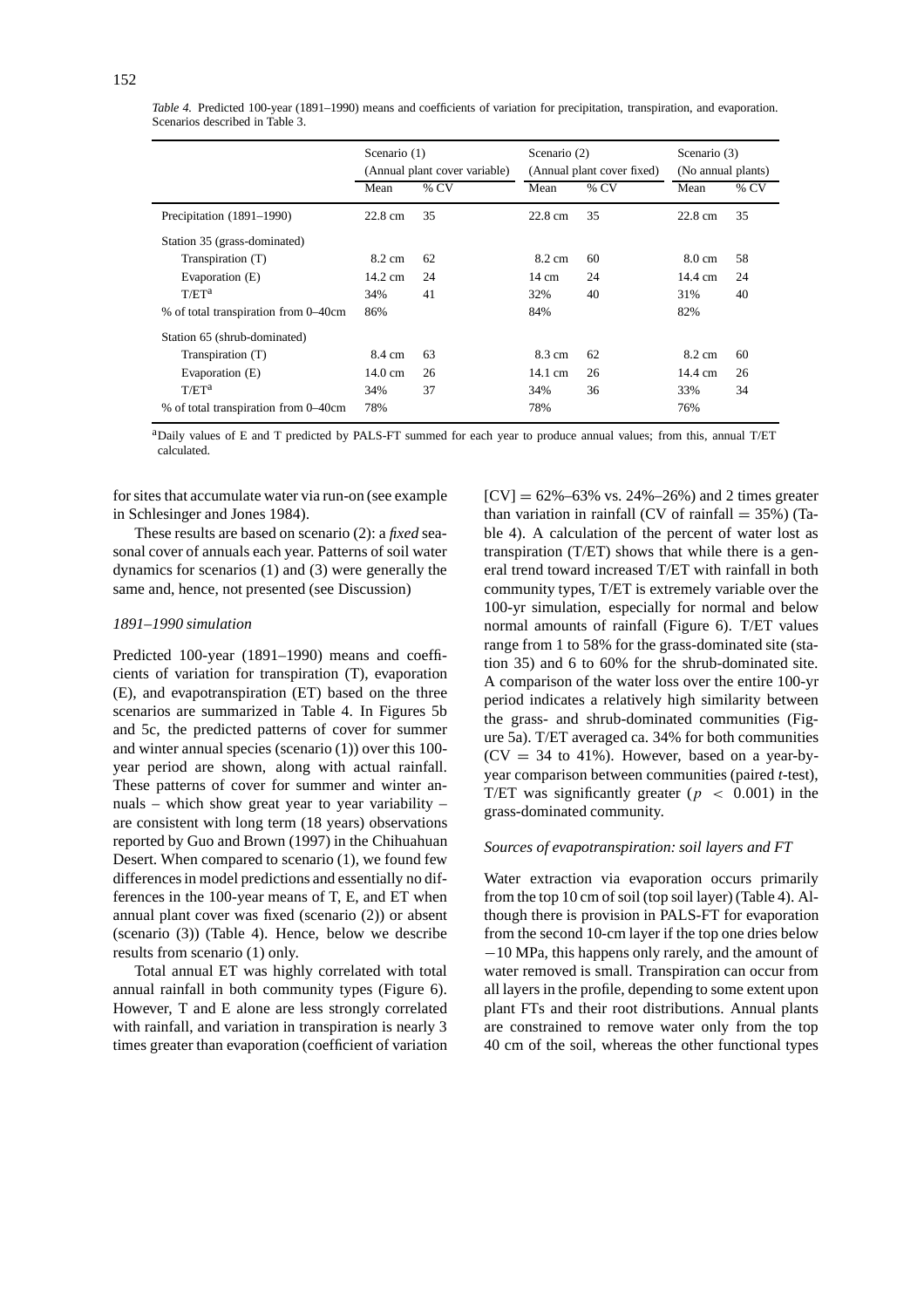

*Figure 5.* (A) Ratio of annual transpiration (T) to evapotranspiration (ET) expressed as a ratio comparing a grass- (station 35) to a shrub (station 65)-dominated community at the Jornada LTER site in New Mexico as predicted by PALS-FT (scenario (1)). (B-C) Predicted summer and winter annual cover; converted from model predictions of biomass (g m<sup>−</sup>2) using relationship in Table 1 of Kemp et al. (1997). (D) Annual and summer season rainfall from 1891–1990 from Las Cruces, N.M (40 km SW of the Jornada LTER site).

can remove water from throughout the top 80 cm (see Table 2). The source of water transpired by various FTs from different depths in the soil are shown for the average of the 100-year simulation in Figure 7. The most important source of water for all functional types is from 10 to 40 cm (Table 4). These layers are wetted by many of the rains but are not subjected to the high level of evaporation that quickly drains the top 10 cm.

In order to evaluate the contribution of shallow versus deep soil water to transpiration, we calculated the volume of water transpired from the top 40 cm and the bottom 40 cm (40–80 cm). With variable annual cover (scenario (1), Figures 5b and 5c), 90% of transpiration was from the top 40 cm of the soil in the grass community, and 86% of transpiration was from the top 40 cm of soil in the shrub community (Table 4). This small difference was significant over the 100-yr period ( $t = 2.52$ ,  $p < 0.01$ ). With fixed seasonal cover values for annual plants (scenario (2)), the predicted fraction of transpirational water loss from the top 40 cm was slightly lower in both communities. With no cover of annuals, the predicted percentage of transpiration from the top 40 cm was 86% for the grass community and 78% for the shrub community  $(t = 4.83, p < 0.001)$ . As a further check on soil moisture distribution in shallow versus deep soil, we kept track of all water moving into the lowest soil layers (80–100 cm and below 100 cm). In only one year (1935) was there any water recharge below 100 cm, and in only two other years was water recharged below the 80-cm depth.

### **Discussion**

### *Variability in annual evapotranspiration*

Results from this modeling study help reconcile some of the divergent conclusions that have been reached in the literature (Table 1) regarding evapotranspiration (ET) in arid/semi-arid ecosystems, especially regarding the contribution of transpiration (T) to the total water loss. Our model predictions for a warm semiarid site in New Mexico suggest that while long-term total evapotranspiration is highly correlated with total annual rainfall, the proportion of transpiration (T/ET) is extremely variable, constituting from 1–60% of the total ET. Some of this variability is explained by variability in total annual rainfall, with T contributing proportionally more to the total water loss in wet years (Figure 6). However, for a specific annual precipitation amount, there may be quite different T/ET responses, as a result of differences in inter- and intraseasonal distribution of rainfall and its utilization by different plant functional types (FTs). For example, in 1965 and 1966, two successive years with nearly normal rainfall, predicted T/ET values for the grass-dominated community were 22% and 32%, respectively, compared to 33% and 43% for the shrub-dominated community. The variation in T among the different FTs at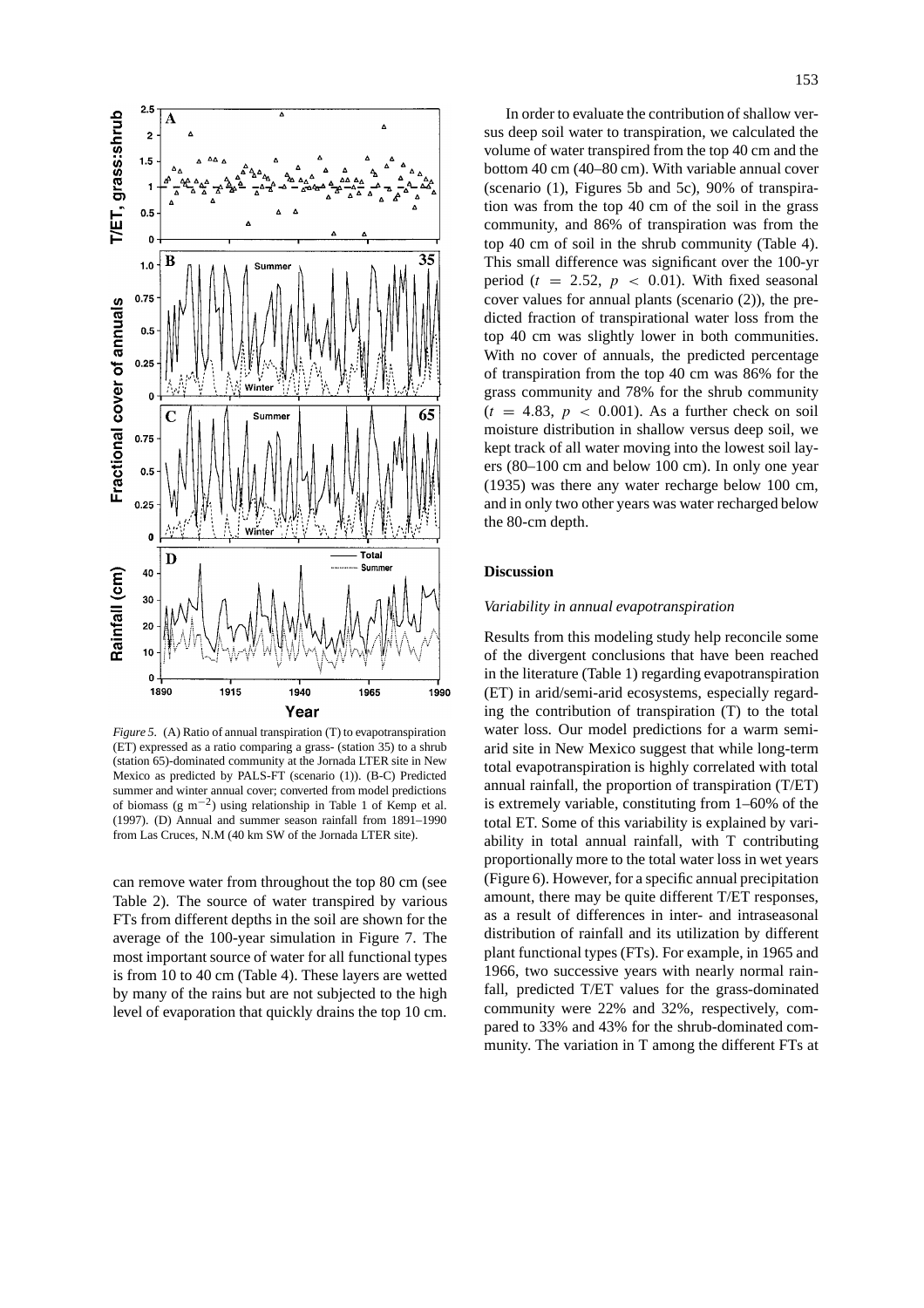

*Figure 6.* Annual evapotranspiration (ET), transpiration (T), evaporation (E), and T/ET for grass- (station 35) and shrub (station 65)-dominated communities as predicted by PALS-FT (scenario (1)) using daily rainfall from 1891–1990. Simple linear regressions are all highly significant  $(p < 0.001)$ .

these two communities for these two years is shown in Figure 8.

Even greater variation in T/ET can be found as annual precipitation declines below average. For example, in 1953 and 1970, there was similar summer and total annual precipitation but total precipitation about 40% of normal in both years. PALS-FT predicted T/ET values for the grass- and shrub-dominated communities were 1% and 13% (in 1953) vs. 24% and 32% (in 1970), respectively. In both of the examples cited above the shrub-dominated community

had greater T/ET than the grass-dominated community, even though over the 100-year period the average T/ET was identical (34%, Table 4). It should also be emphasized that this variation attributable to plant functional type (FT) responses to differences in seasonal rainfall distribution, and not to changes in perennial vegetation cover per se, which was held constant between years.

Our finding that the annual plant cover, which we varied, held fixed, or omitted (i.e, scenarios (1)–(3), Table 3), had little impact (Table 4) was unexpected.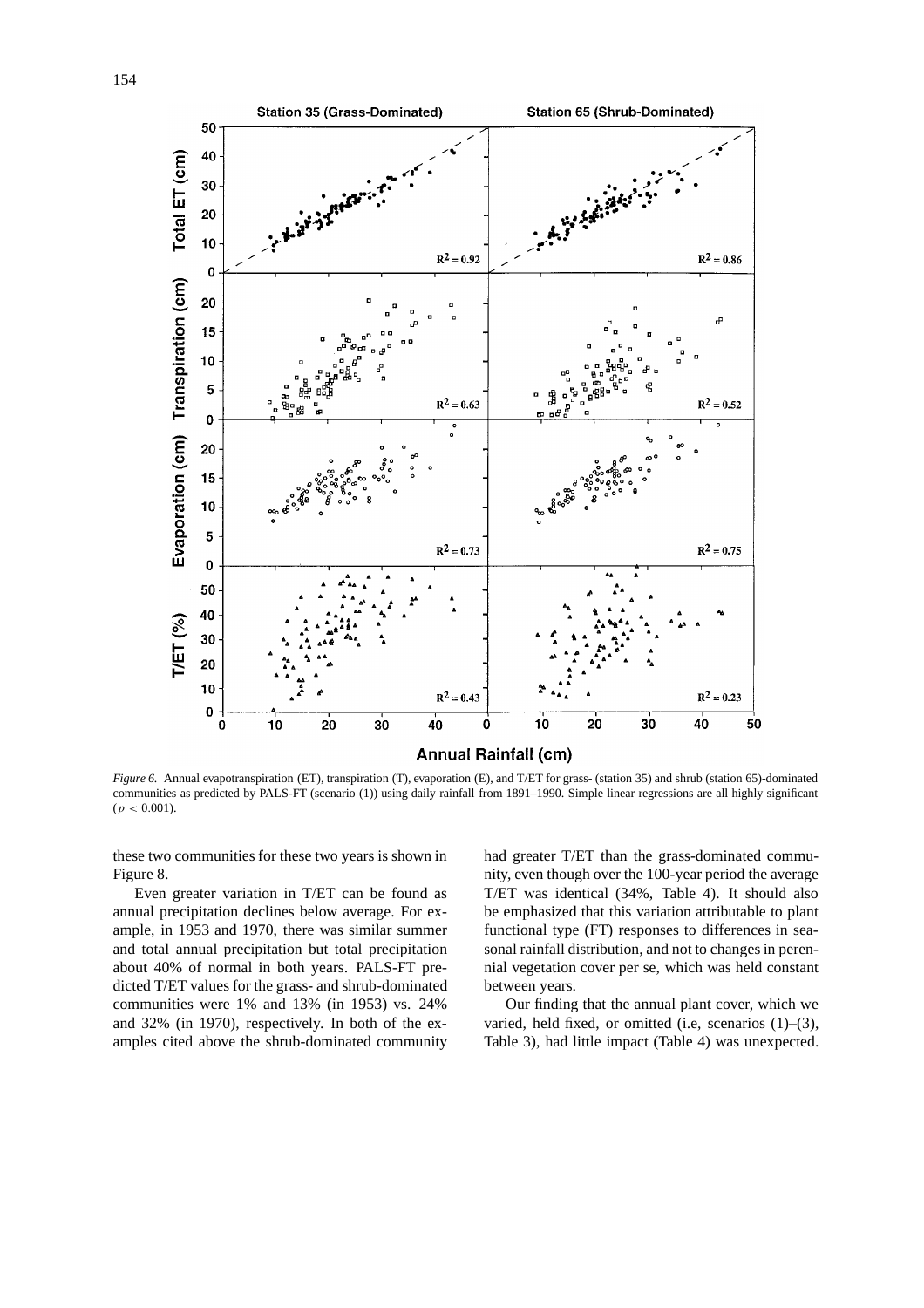

*Figure 7.* Model predictions of the source of soil water transpired by various plant functional types. Shown are averages of 100-y simulations grouped by three major soil depths.

We attribute this to two factors. One, the annual (winter and summer) FTs usually represent a small percent of the total community biomass and LAI compared to the perennial vegetation. Second, in the absence of annuals, the other plant FTs were able to utilize the available water and thus the overall effect on total transpiration, evaporation, and T/ET was small. However, high year to year variation in annuals may be most important in terms of their effects on biogeochemical cycling (Guo & Brown 1997), which we are not considering in this version of PALS-FT. Another somewhat unexpected result was that water loss over the entire 100-yr period suggests a relatively high similarity between the grass- and shrub-dominated communities (Figure 5a), with T/ET averaging 34% for both communities. However, based on a yearby-year comparison between communities, T/ET was significantly greater in the grass-dominated community (paired t-test). This appears to reflect the fact that over the long term more than half of the rain occurs in the summer and is used slightly more efficiently (T*>*E) by the C4-grass community than the shrub community, although there were obviously some rainfall patterns that resulted in much greater T/ET in the shrub community in a given year (Figure 5a). Thus,

the T/ET response of the plant community depends heavily upon the overall amount of precipitation as well as its inter- and intra-seasonal patterns of distribution. Short-term field studies of evapotranspiration in a warm desert community will be unlikely to capture the variation that is possible at a particular site or within a particular community. Furthermore, we suggest that the variability predicted by the PALS-FT may be a relatively conservative estimate, since we do not incorporate year-to-year variation in cover of perennial plants, effects of run-on and runoff, and numerous potential feedbacks associated with nutrient availability.

In a modeling study in the northern Mojave desert, Lane et al. (1984) found that over a nine-year period T/ET varied from 15 to 37%. Although this variation is considerably less than what we found, it was over a much shorter period of time. The seasonal distribution of rainfall at this site is also different from the northern Chihuahuan desert, with about 60% of the rainfall occurring during the winter (compared to about 25% at the Jornada Basin). Nevertheless, they reached conclusions similar to ours: namely, that variability in annual rainfall produces even greater variation in transpiration, which can only be predicted by evaluating the responses of various plants to the daily (seasonal) moisture inputs and soil moisture availability.

A study by Campbell and Harris (1977) in the northwestern part of the Great Basin cold desert (sagebrush/grass community of southeastern Washington state) provides an interesting contrast with our results. Their site receives nearly the same annual rainfall  $(\approx 250 \text{ mm})$  as the Jornada Basin, but a large majority falls in late autumn/winter (75% in October–March). Although they report data only for a dry year ( $\approx$ 40%) below normal rainfall ) and wet year ( $\approx$ 40% above normal rainfall), they concluded that the T/ET would vary directly as a function of rainfall because total soil evaporation was roughly constant annually (almost all occurring in winter/spring during periods of low PET). Variability of T/ET is probably relatively lower in this system (compared to warm deserts) also because the variability of annual rainfall is somewhat lower than at the Jornada (Heerman et al. 1971).

### *Sources of soil water: partitioning by functional types?*

Walter (1971) hypothesized that coexistence between different life forms in semi-arid ecosystems is fostered by having a separation of soil moisture into two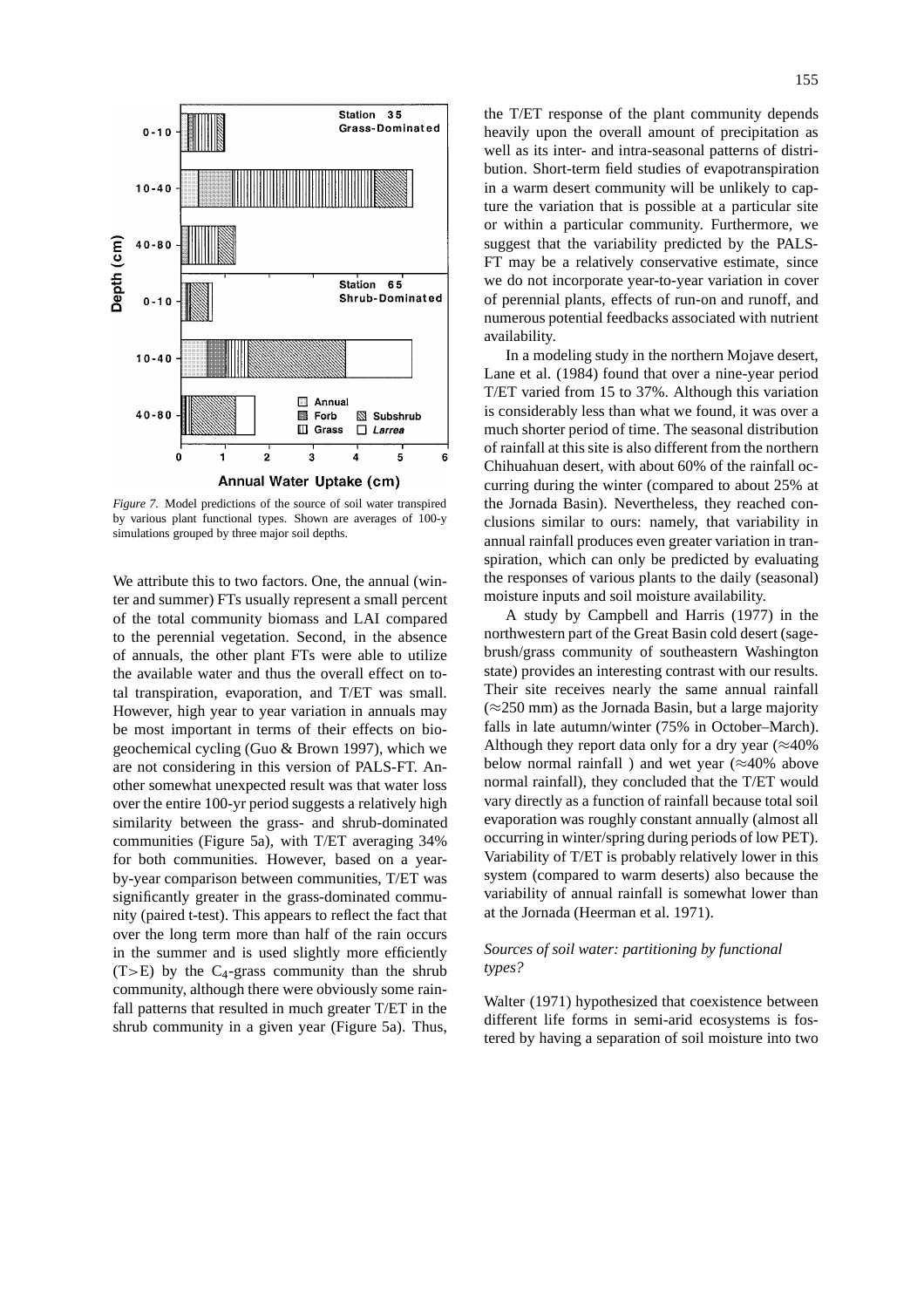

*Figure 8.* Predicted transpiration by plant functional types during 1965 and 1966, two years with nearly identical (and average) rainfall. Note major differences between years.

reservoirs–a surface one available to grasses, forbs, and other shallow-rooted plants, and a subsurface one available only to deep-rooted shrubs and trees. While there is support for this hypothesis in semi-arid systems with annual rainfall greater than about 30 cm (e.g., Archer et al. 1988, Cable 1969, Walker and Noy-Meir 1982), studies in arid ecosystems with less rainfall have either been supportive (e.g., Caldwell 1985, Ehleringer et al. 1991, Noy-Meir 1973, Paruelo and Sala 1995, Sala et al. 1989) or not (e.g., Hunter 1989, Montaña et al. 1995, Peláez et al. 1994, Smith et al. 1995).

In our 100-year simulation, we found that most of the rainfall remained in the upper part of the soil (top 40 cm) and was quickly lost either to surface evaporation or transpiration. On average, we found only about 10–20% of the annual rainfall penetrated below 40 cm, and there was almost no deep (*>*80 cm) soil water recharge (three occasions in 100 years). These predictions are consistent with numerous field studies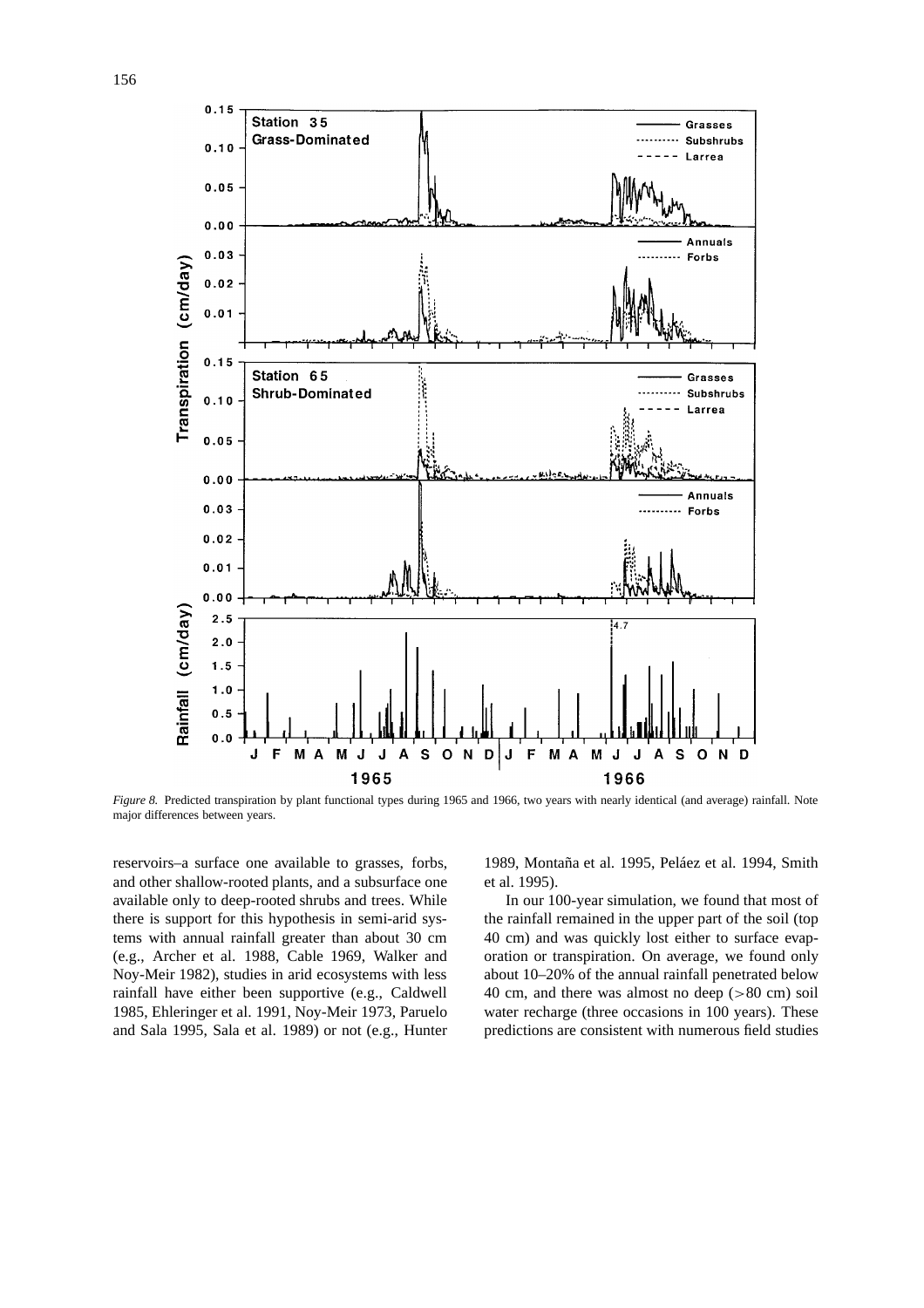in the northern Chihuahuan desert region indicating that most rainfall remains in the surface soils with little or no deep soil water recharge: e.g., direct studies of soil water recharge during periods of average or above average rainfall (Reynolds et al. 1999b; Scanlon 1994; Wierenga et al. 1987); the development of petrocalcic layers at depths of 40–80 cm (indicating average maximum depth of soil wetting over very long periods; Gile et al. 1981; Marion et al. 1985); and penetration of 36Cl nuclear fallout to depths of less than 100 cm (indicating percolation of liquid water over a 35-y period, Phillips 1994; Scanlon 1992)

Our conclusion – that there is a general lack of deep soil water recharge in the northern Chihuahuan desert – is probably applicable to other warm desert sites in southwestern North America with similar or less annual rainfall. For example, Phillips (1994) reviewed studies of the distribution of various meteoric tracers in soils of the southwestern U.S. (Chihuahuan, Sonoran, and Mojave deserts) and concluded that the soil water distributions were remarkably similar across sites of varying climate, soils, and vegetation. The pattern of soil distribution reflects a 'dry climate regime' in which there is little deep soil water recharge because of the efficiency of extraction by vegetation and the atmosphere. Smith et al. (1995) studied soil moisture and plant water use on three different geomorphic surfaces (ephemeral wash, dissected alluvial fan, and montane slope) in the central Mojave desert and found that although the plant communities on these surfaces differed in dominant species and water-use patterns, there was no deep percolation during a year with normal rainfall.

We suggest that there is a lower threshold of rainfall (well above extreme aridity) below which there will be insufficient deep moisture percolation to maintain a subsurface reservoir. This limit will depend to some extent upon local site factors that could modify the extent of subsurface soil water recharge (e.g., soil texture, vegetation structure) (Cable 1980; Stephens 1994), but will be mostly a function of the regional climatic regime: primarily seasonal rainfall and potential evaporation. At the wetter end of semi-arid climates, there are probably several climatic regimes that could result in a two-tiered soil moisture resource. Perhaps the most common is a bimodal rainfall pattern, with winter rainfall (low potential evaporation) resulting in a single recharge of the lower soil layer and summer rainfall providing a continuous recharge of the surface layer (e.g., Ehleringer et al. 1991). A unimodal rainfall pattern, with a late spring peak also results in recharge of the subsurface soil water (during the early part of the season) followed by a continued recharge of the surface during summer (e.g., Archer et al. 1988). As annual rainfall decreases (below ca. 25–30 cm in a subtropical climate), the climatic regimes capable of producing relatively deep soil moisture recharge will become more restricted, requiring a greater concentration of moisture during the period of lowest potential evaporation (e.g., Sala et al. 1989) and ultimately ending up with a surface resource insufficient to support substantial grass cover. In temperate climates the minimum precipitation threshold for deep soil recharge may be less than in subtropical climates, especially in regions with predominately winter rainfall, since during winter, potential evaporation is low and plants are mostly dormant during this period. For example, in much of the Great Basin cold desert region of westcentral U.S., the majority of precipitation occurs in winter and spring resulting soil moisture recharge to 1 meter or more (Caldwell 1985; Campbell & Harris 1977).

## *Jornada Basin: drinking from the same cup*

The relatively shallow distribution of soil water in the Jornada Basin suggests that there is limited opportunity for vertical partitioning of the soil moisture resource by different functional-types in this warm desert. Certainly, the roots of desert plants differ to some extent in their distributions, and in some cases this may result in water resource partitioning (e.g., Briones et al. 1996; Sala et al. 1997). Perhaps the best examples are of relatively shallow vertical partitioning with use of only near-surface moisture by succulents and annuals (Cannon 1911; Nobel 1976; Rundel & Nobel 1991; Yeaton et al. 1977). However, most plants (including some annuals) of these warm deserts have their roots distributed throughout the top 0.5 m of soil, corresponding to where the vast majority of the soil water is distributed (e.g., Briones et al. 1996; Brisson and Reynolds 1994).

The proportions of soil water available to the various functional types depends upon the inter- and intra-seasonal distributions of the annual precipitation, in conjunction with the phenological patterns of the plants. There is phenological progression (part genetic and part plastic) among the various plant functional types that fosters a capacity for utilizing a particular 'window of moisture opportunity' (Kemp 1983). Thus, the plant functional-type makeup of the plant community can result in relatively different patterns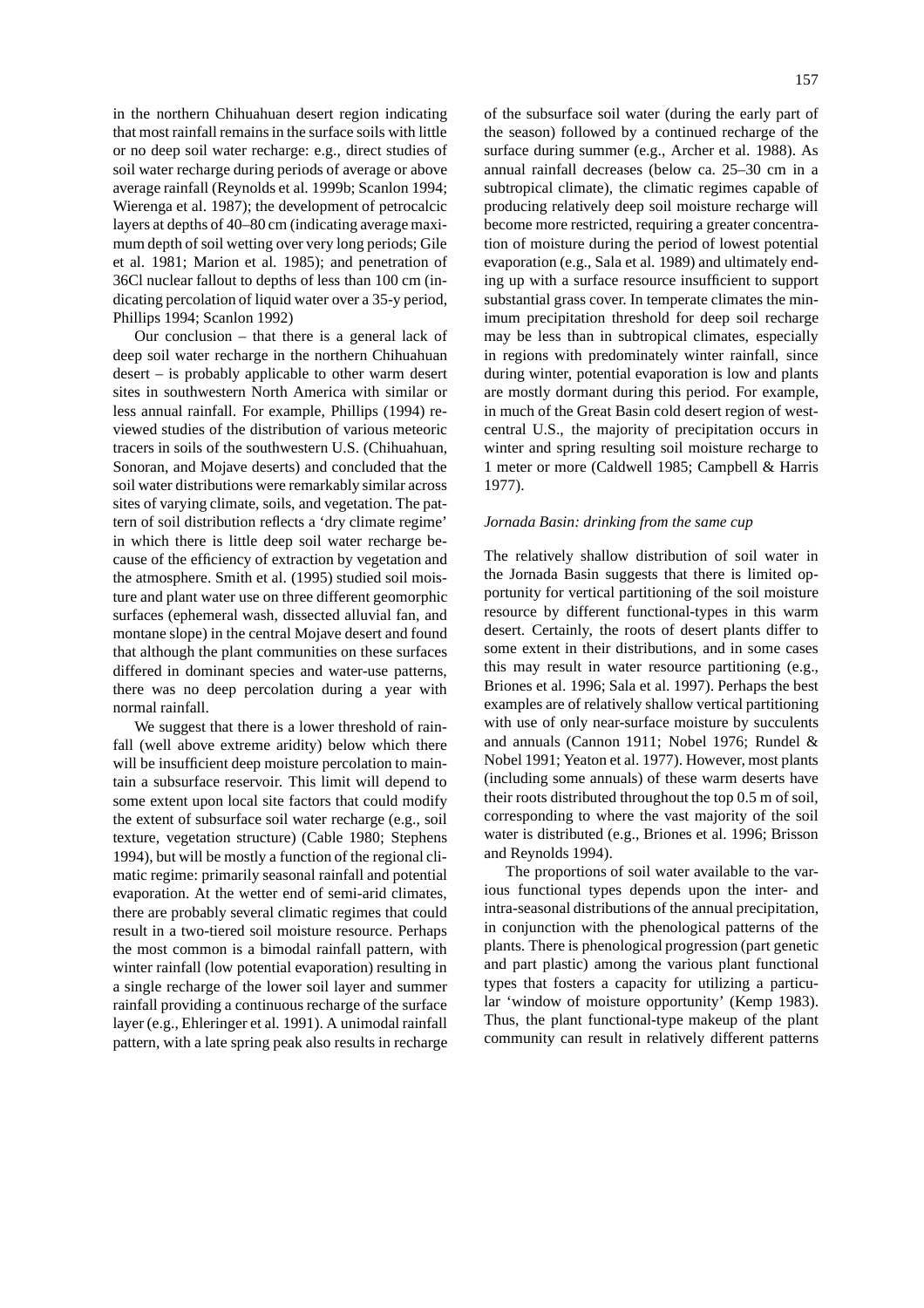of soil moisture use, depending upon the temporal distribution of the moisture. For example, a year with a large amount of precipitation in mid summer would favor growth (transpiration) of  $C_4$  grasses and summer annuals; a year with a large amount of precipitation in winter and early spring would favor evergreen shrubs and winter annuals (Kemp 1983; Neilson 1986). In this sense, we are inclined to favor Hunter's (1989) analogy for warm desert systems: that most of the plants are 'drinking from the same cup with different straws.' However, we might add, ' *...* but not always at the same time'.

While models are not a substitute for observations and experimental measurements, we believe that they can contribute to our understanding of complex and highly interacting process, such as evapotranspiration in arid and semi-arid regions. Models help overcome some of the limitations of experimentation, e.g., permitting examination of long-term variation, allowing greater controls or manipulations (e.g., fixed plant cover) than possible under field settings. At the same time, we recognize that PALS-FT represents a highly simplified view of this complex ecosystem. Nevertheless, we suggest that the results of the present study provide insight into (i) the variability that can be expected in evapotranspiration in warm desert ecosystems, and (ii) some of the key processes that control this variability. We are currently incorporating additional elements into PALS-FT, including growth dynamics, changes in perennial vegetation, and the role of decomposition and soil nutrients. These additions, plus further advances in our understanding of desert hydrology – particularly run-on and run-off processes – will help improve our ability to model the effects and interactions of various ecosystem processes and feedbacks upon soil water distribution and evapotranspiration in arid systems. This is especially interesting in the context of historical vegetation dynamics such as those that have occurred in the Jornada Basin (Figure 1).

#### **Acknowledgements**

We received helpful reviews from Roberto Fernández, José Paruelo, Bill Schlesinger, and an anonymous reviewer. JFR acknowledges support from the Alexander von Humboldt-Stiftung during the preparation of this manuscript. This research was supported by the Jornada Basin LTER (NSF grant DEB 94-11971), the Interagency Program on Terrestrial Ecology and

Global Change (TECO, NSF grant DEB 94-11971), and by the Center for Integrated Study of the Human Dimensions of Global Change at Carnegie Mellon University (NSF SBR 95-21914).

#### **References**

- Archer, S., C. Scifres, C. R. Bassham and R. Maggio. 1988. Autogenic succession in a subtropical savanna: conversion of grassland to thorn woodland. Ecol. Monog. 58: 111–127.
- Baier, W. and G. W. Robertson. 1966. A new versatile soil moisture budget. Can. J. Plant Sci. 46: 299–315.
- Briones, O., C. Montaña and E. Ezcurra. 1996. Competition between three Chihuahuan desert species: evidence from plant size-distance relations and root distribution. J. Veg. Sci. 7: 453–460.
- Brisson, J. and J. F. Reynolds. 1994. The effect of neighbors on root distribution in a creosotebush (*Larrea tridentata*) population. Ecology 75: 1693–1702.
- Buffington, L. C. and C. H. Herbel. 1965. Vegetational changes on a semidesert grassland range from 1858 to 1963. Ecol. Monog. 35: 139–164.
- Cable, D. R. 1969. Competition in the semi-desert grass-shrub type as influenced by root systems, growth habits, and soil moisture extraction. Ecology 50: 27–38.
- Cable, D. R. 1980. Seasonal patterns of soil water recharge and extraction on semidesert ranges. J. Range Manag. 33: 9–15.
- Caldwell, M. M. 1985. Cold desert. In: Chabot, B. F. and Mooney, H. A. (eds), Physiological ecology of North American plant communities. Chapman and Hall, New York.
- Caldwell, M. M., R. S. White, R. T. Moore and L. B. Camp. 1977. Carbon balance, productivity; water use of cold-winter desert shrub communities dominated by  $C_3$  and  $C_4$  species. Oecologia 29: 275–300.
- Campbell, G. S. and G. A. Harris. 1977. Water relations and water use patterns for *Artemisia tridentata* Nutt. in wet and dry years. Ecology 58: 652–659.
- Campbell, G. S., J. D. Jungbauer, Jr., S. Shiozawa and R. D. Hungerford. 1993. A one-parameter equation for water sorption isotherm of soils. Soil Sci. 156: 302–306.
- Cannon, W. A. 1911. The root habits of desert plants. Carnegie Inst. Washington Publ. 131: 1–96.
- Chen, J. L. and J. F. Reynolds. 1997. GePSi: a generic plant simulator based on object-oriented principles. Ecological Modelling  $94.53 - 66$ .
- Conley, W., M. R. Conley and T. R. Karl. 1992. A computational study of episodic events and historical context in long-term ecological process: Climate and grazing in the northern Chihuahuan Desert. Coenoses 7: 55–60.
- Cornelius, J. M., P. R. Kemp, J. A. Ludwig and G. L. Cunningham. 1991. The distribution of vascular plant species and guilds in space and time along a desert gradient. J. Veg. Sci. 2: 59–72.
- Ehleringer, J. R., S. L. Phillips, W. S. Schuster and D. R. Sandquist. 1991. Differential utilization of summer rains by desert plants. Oecologia 88: 430–434.
- Evans, D. D., T. W. Sammis and D. R. Cable. 1981. Actual evapotranspiration under desert conditions. Pp. 195–218. In: Evans, D. D. & Thames, J. L. (eds), Water in Desert Ecosystems. Dowden, Hutchinson & Ross, Inc., Stroudsburg, PA.
- Gile, L. H., J. W. Hawley and R. B. Grossman. 1981. Soils and geomorphology in the basin and range area of southern New Mexico